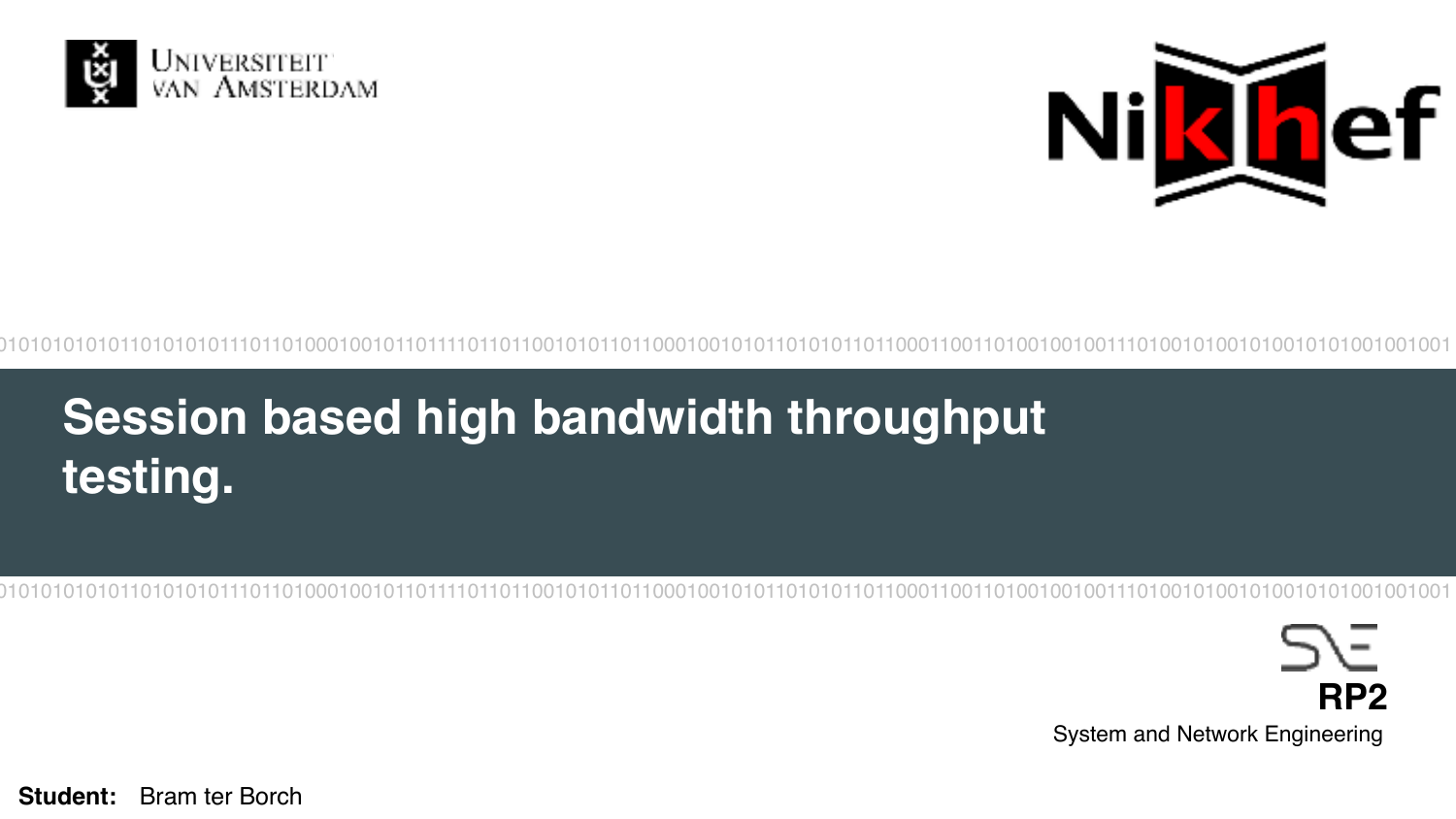#### **Research Question**  $\overline{2}$



Broadcasti

man

nan

created on Thu Oct 31 22:30:22 2013

SURFILIT, The Netherlan

nan

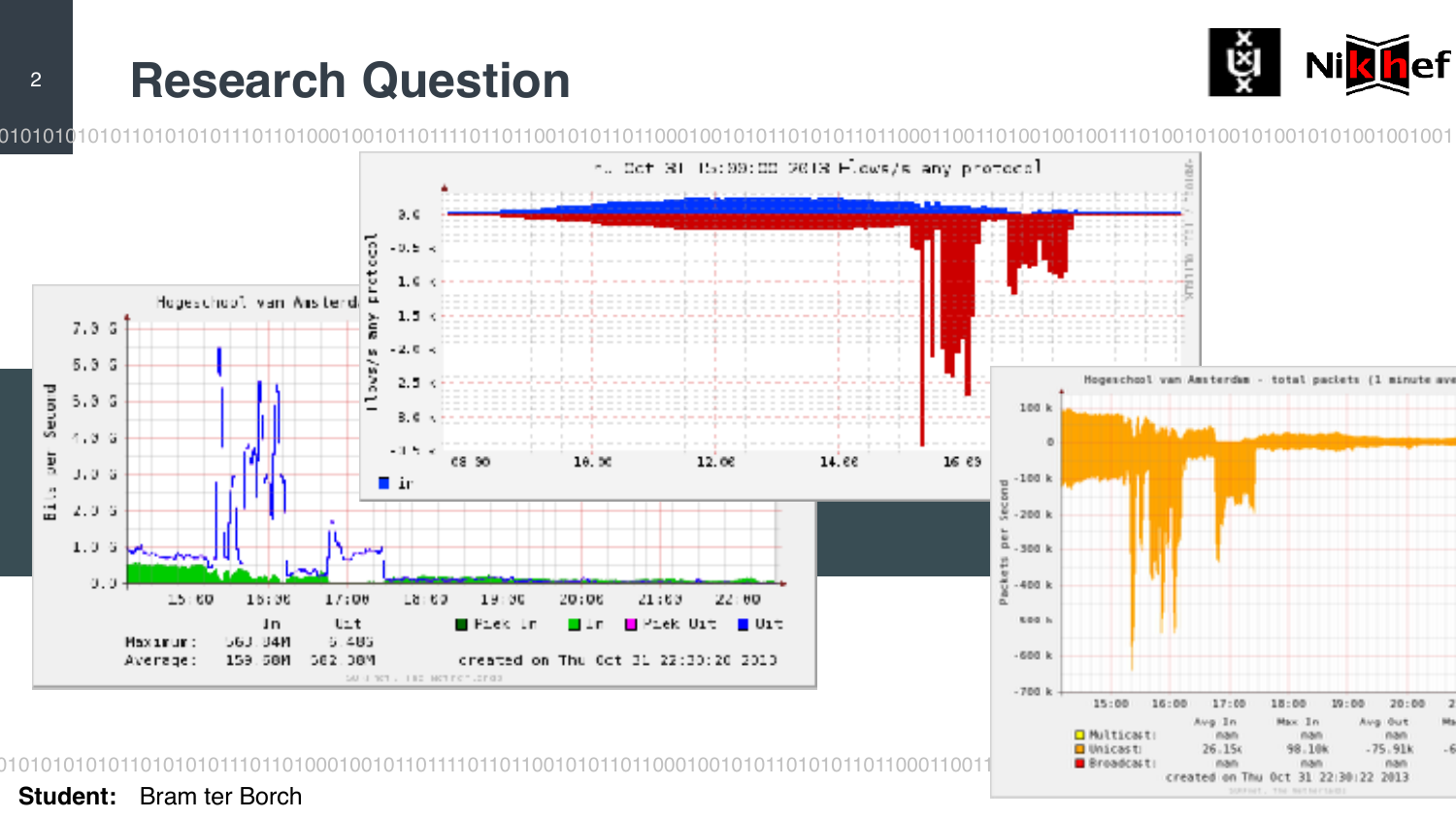



**UDP**

connectionless

8 byte header

no ordering

lightweight

**TCP**

connection oriented

20 byte header

ordering

heavyweight

reliable

### congestion control

010101010101101010101110110100010010110111101101100101011011000100101011010101101100011001101001001001110100101001010010101001001001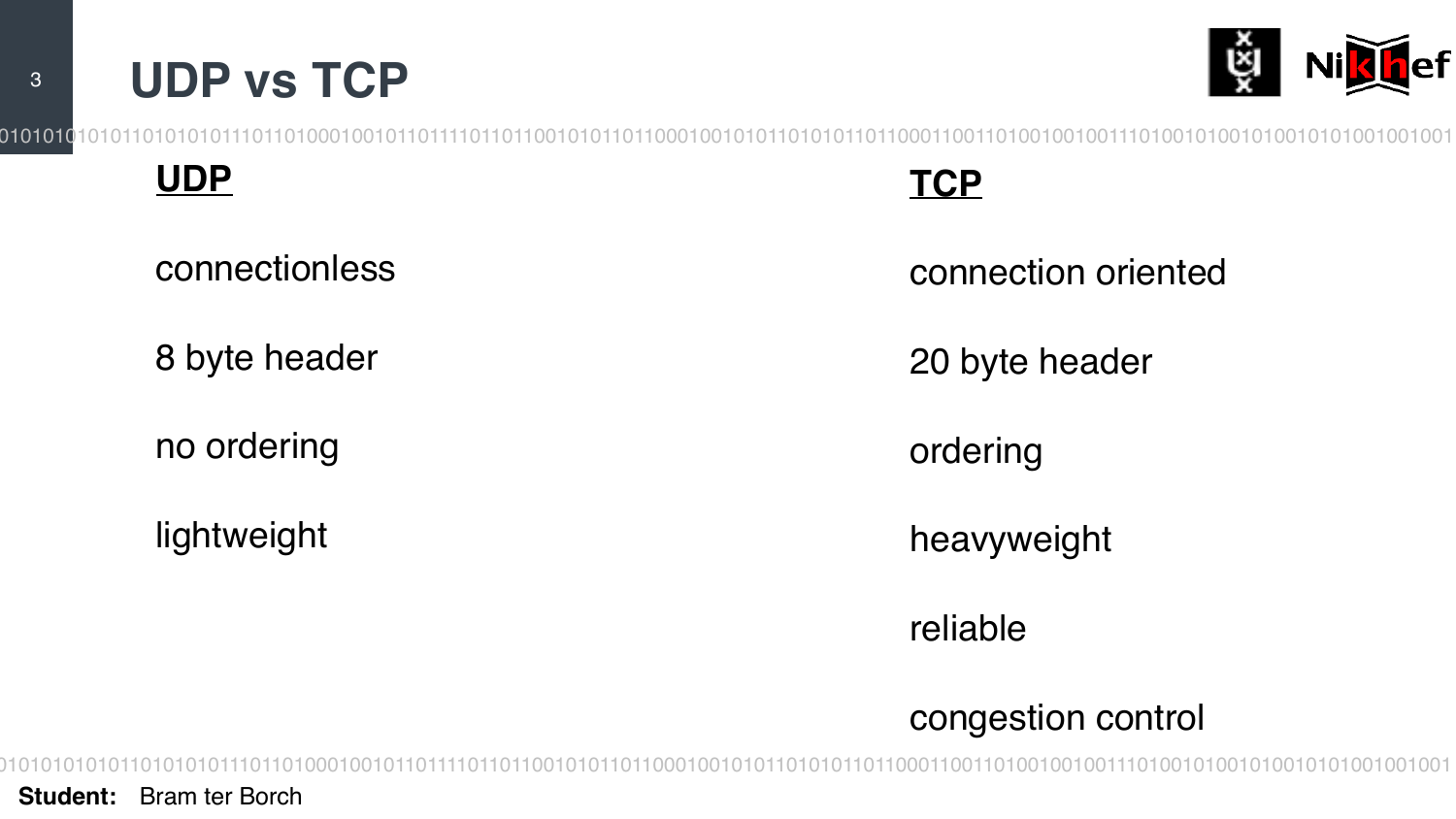

### session based throughput tests and how to go What is needed to perform high bandwidth beyond pure network infrastructure testing?

010101010101101010101110110100010010110111101101010101001001010010100100010010010100101010100101001010100101010010101001010100101010 100101010101010101001010100101001010101010101011100101011011000100101011010101101100011001101001001001110100101001010010101001001001

The term "high bandwidth" references to at least 40Gb/s.

The term "session based" references to TCP traffic.

010101010101101010101110110100010010110111101101100101011011000100101011010101101100011001101001001001110100101001010010101001001001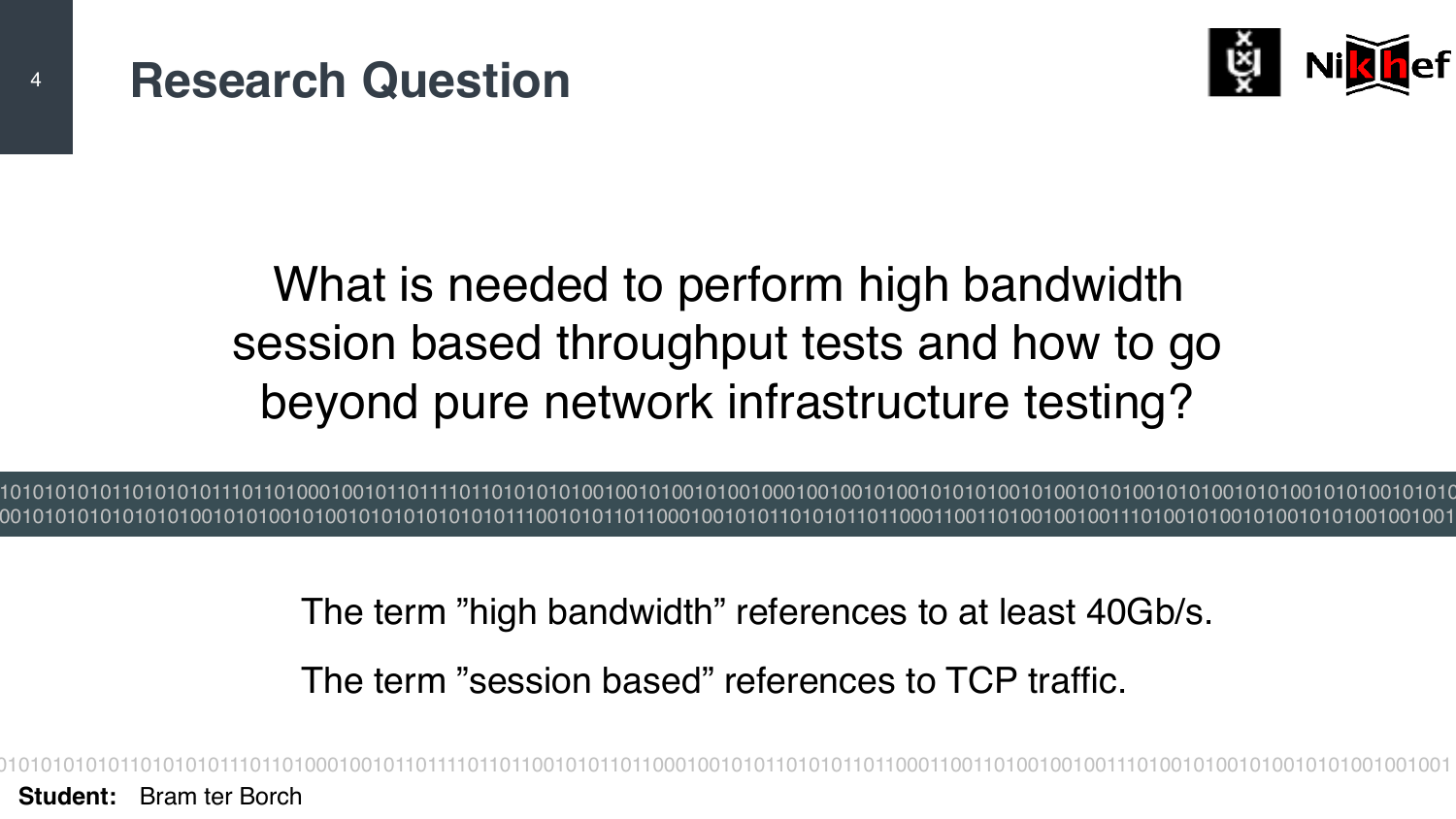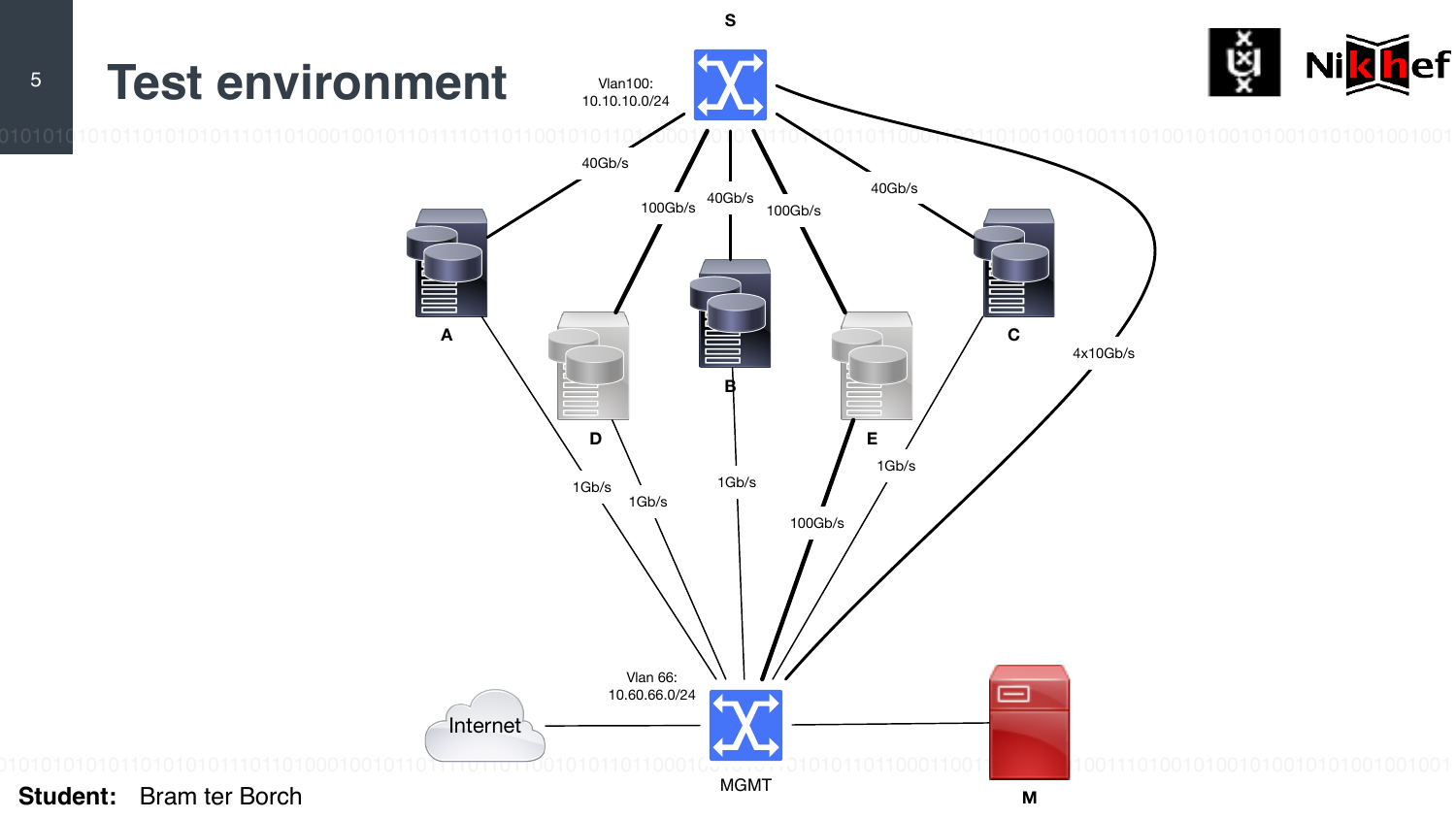**Tools**  $6\overline{6}$ 









MoonGen

## pktgen-kernel

## **BoNeSi**



pktgen-DPDK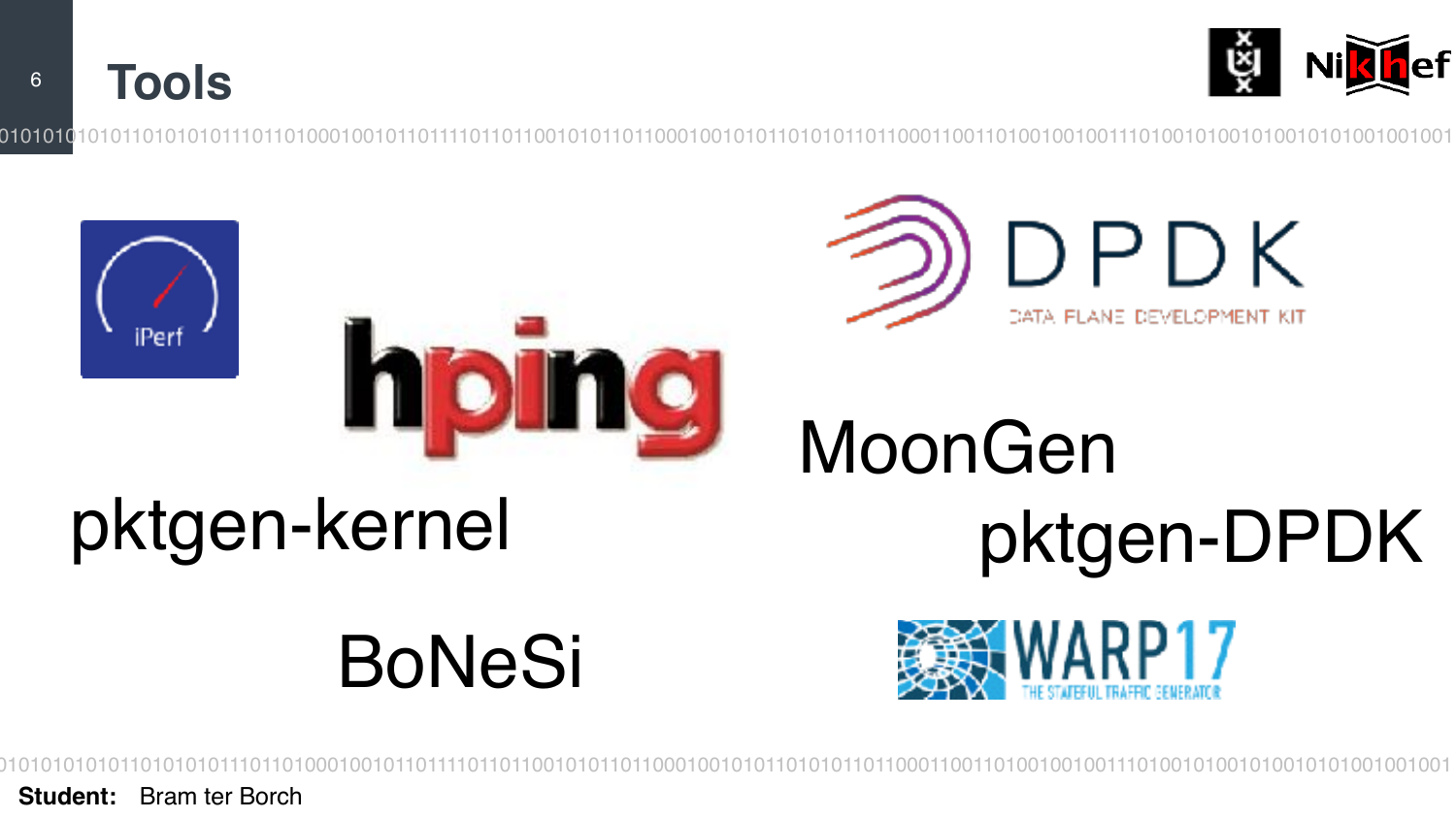



010101(

## DPDK is the way to go

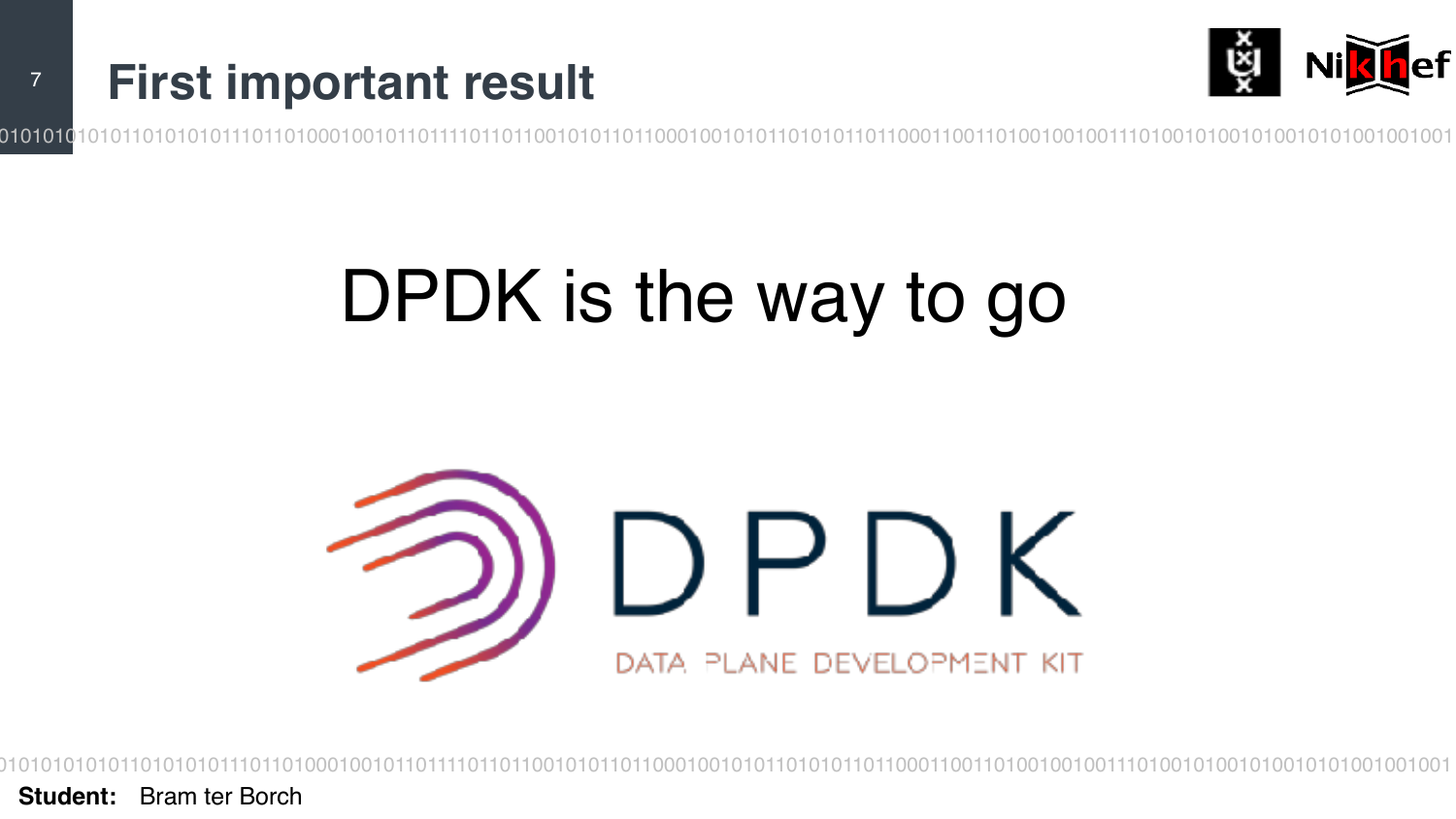



| <b>NR</b>       | Use case                | DUT                                | Explanation                                                                                                                    |
|-----------------|-------------------------|------------------------------------|--------------------------------------------------------------------------------------------------------------------------------|
| UC1             | Bandwidth<br>generation | Client                             | The goal is to see if the client is capable of filling up the link<br>and to reach the maximum amount of pps                   |
| UC <sub>2</sub> | Throughput              | Switch/Router                      | Generate the maximum amount of bidirectional data to make<br>sure the intermediate hardware is able to forward<br>at line rate |
| UC <sub>3</sub> | Session per<br>second   | Client/Server                      | Get the hardware limitations of the end hosts.                                                                                 |
| UC4             | Application             | Server and intermediate<br>devices | The clients will try to overload the server with requests at<br>application level                                              |

010101010101101010101110110100010010110111101101100101011011000100101011010101101100011001101001001001110100101001010010101001001001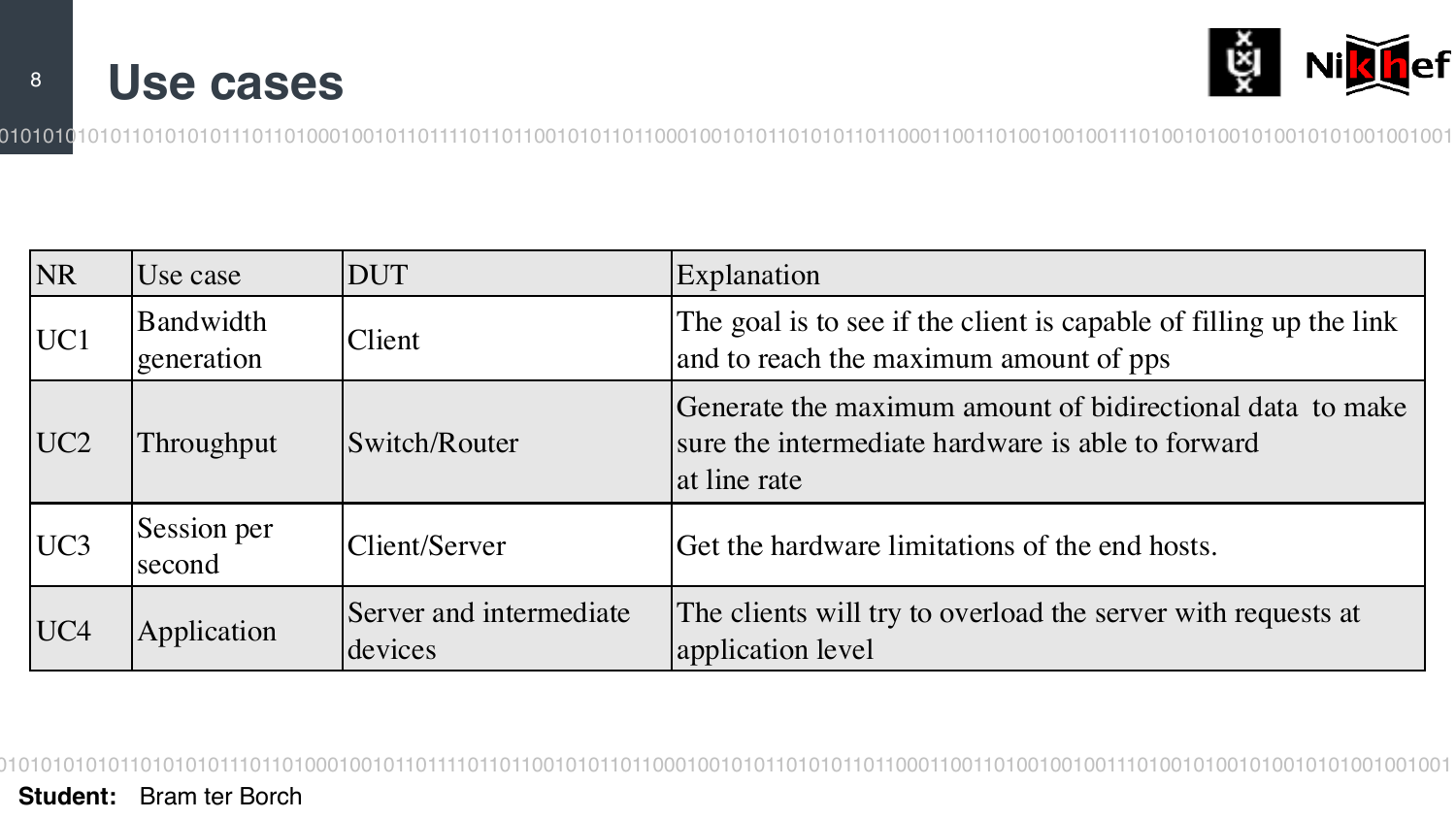### **Experiment UC1 bandwidth**



010101

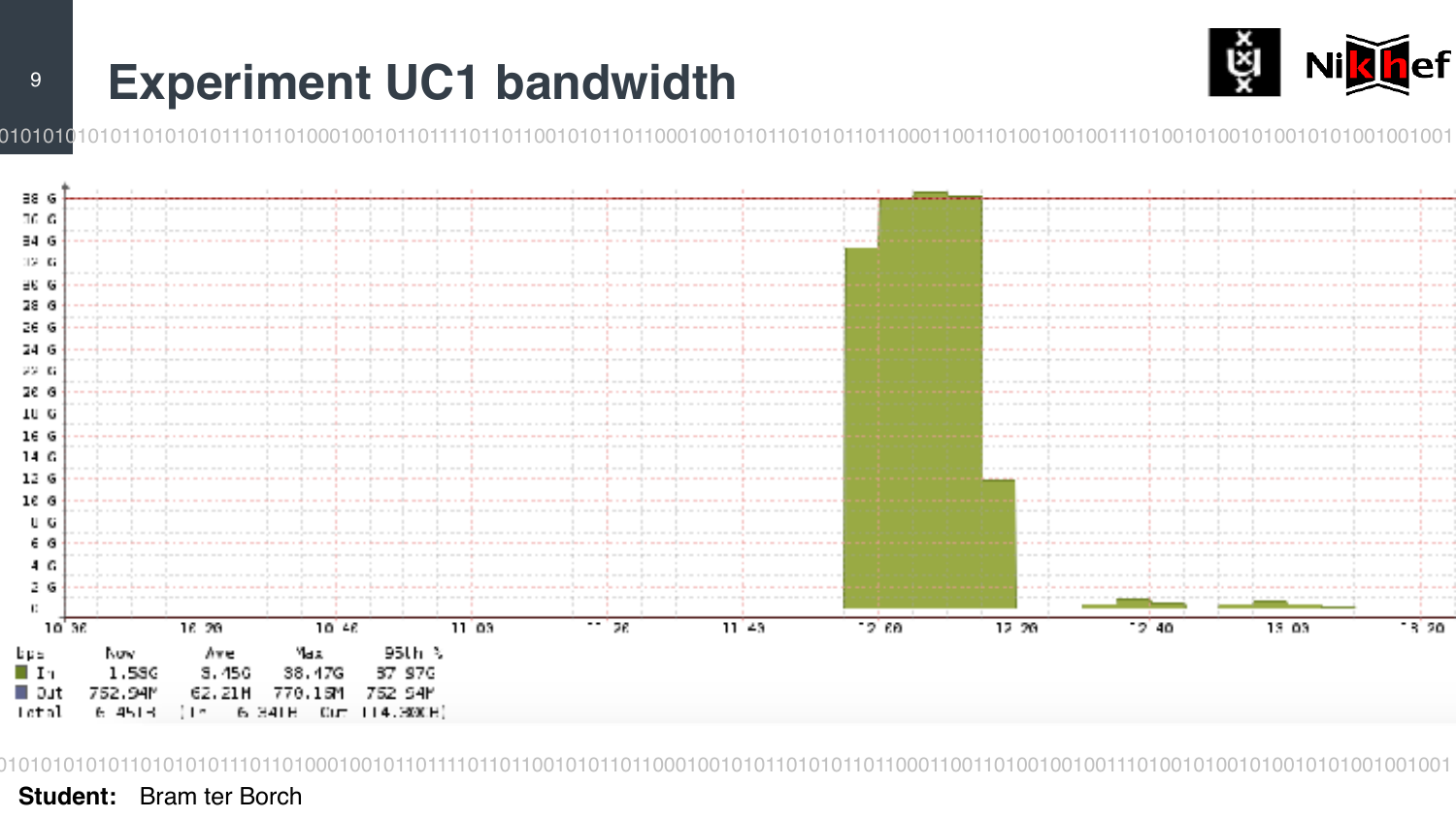### **Experiment UC1 PPS**



0101010



**Student:** Bram ter Borch

 $10$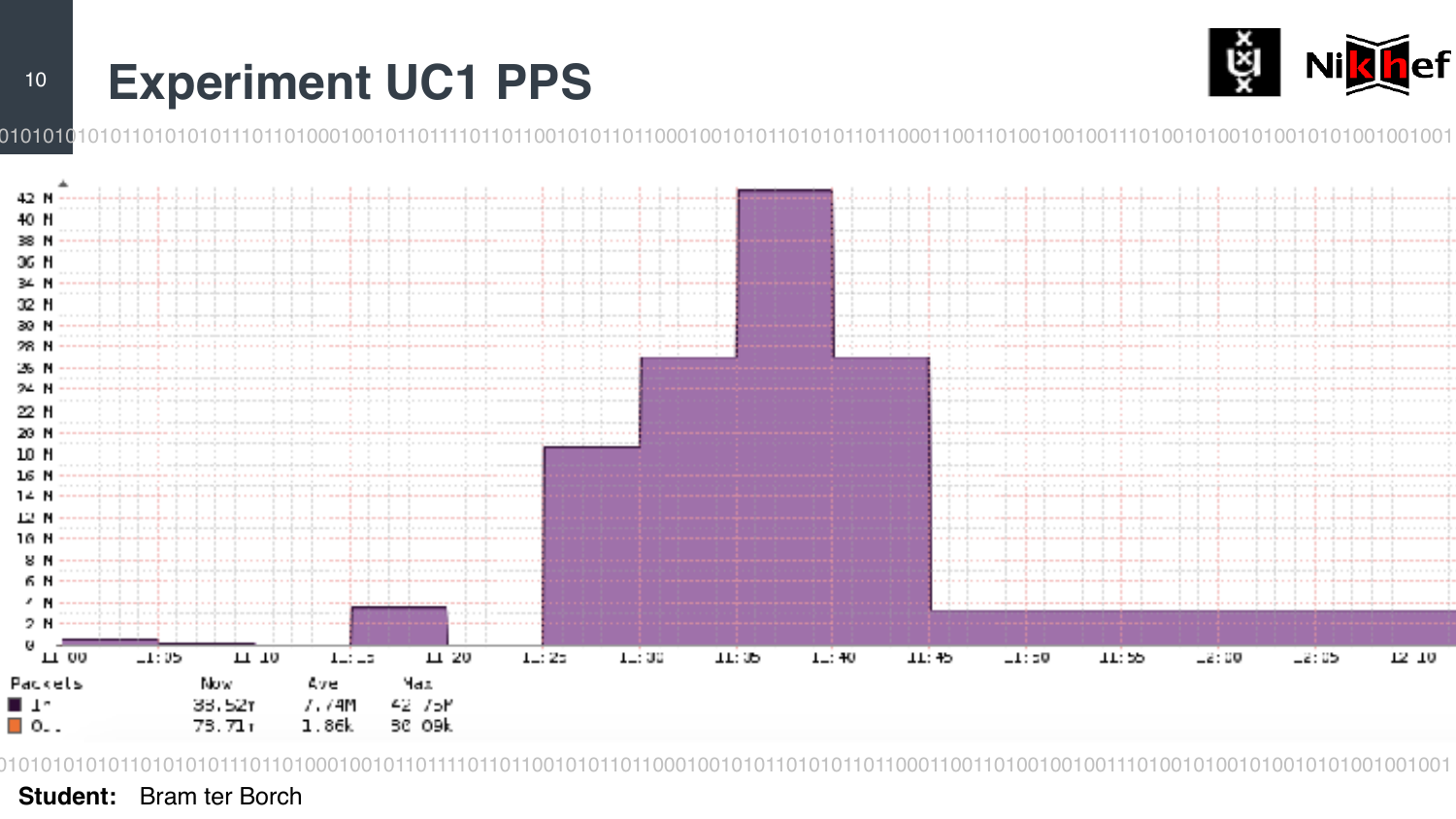#### **Experiment UC3 HTTP link usage**  $11$



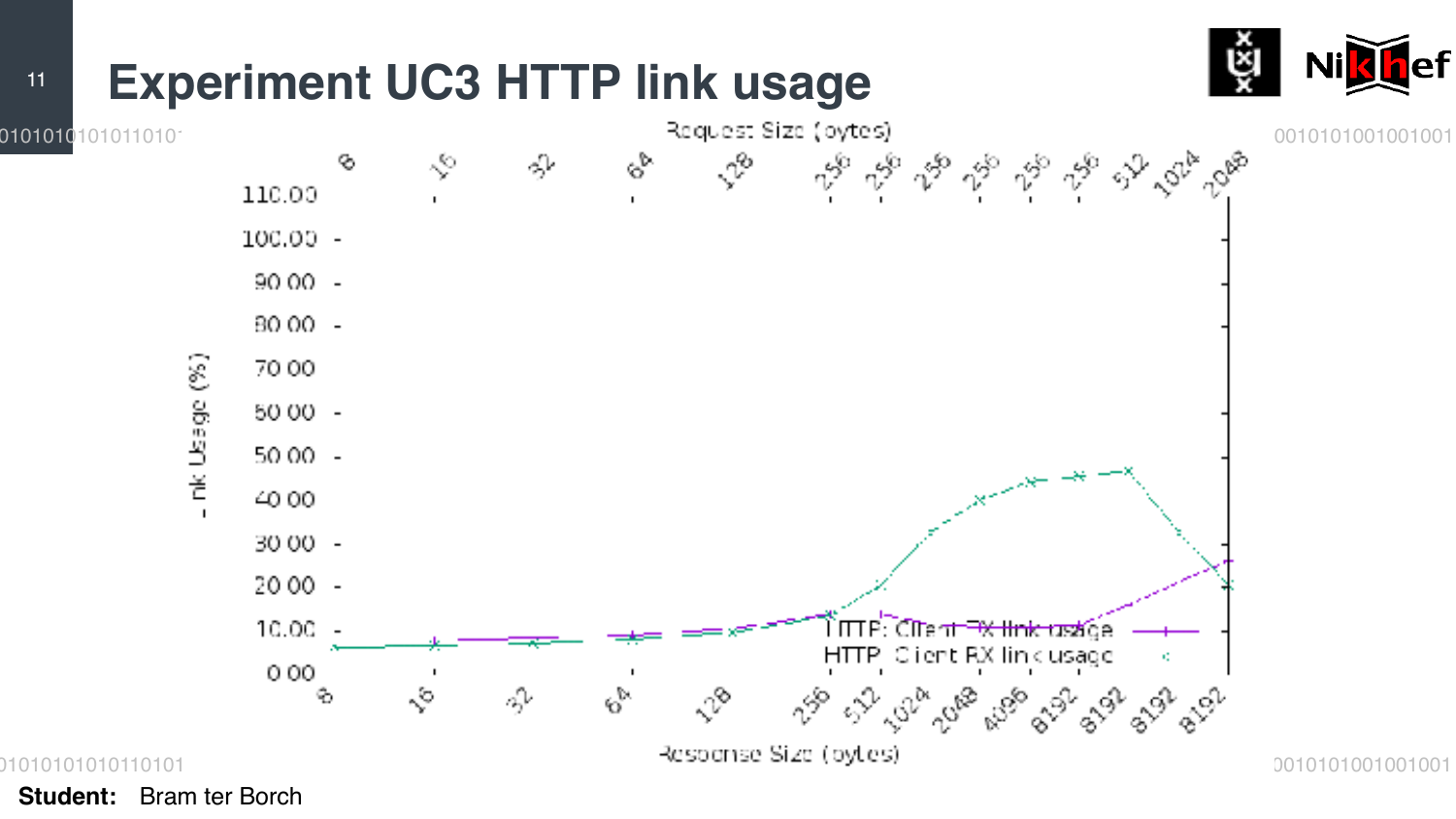#### **Experiment UC3 sessions**  $12$



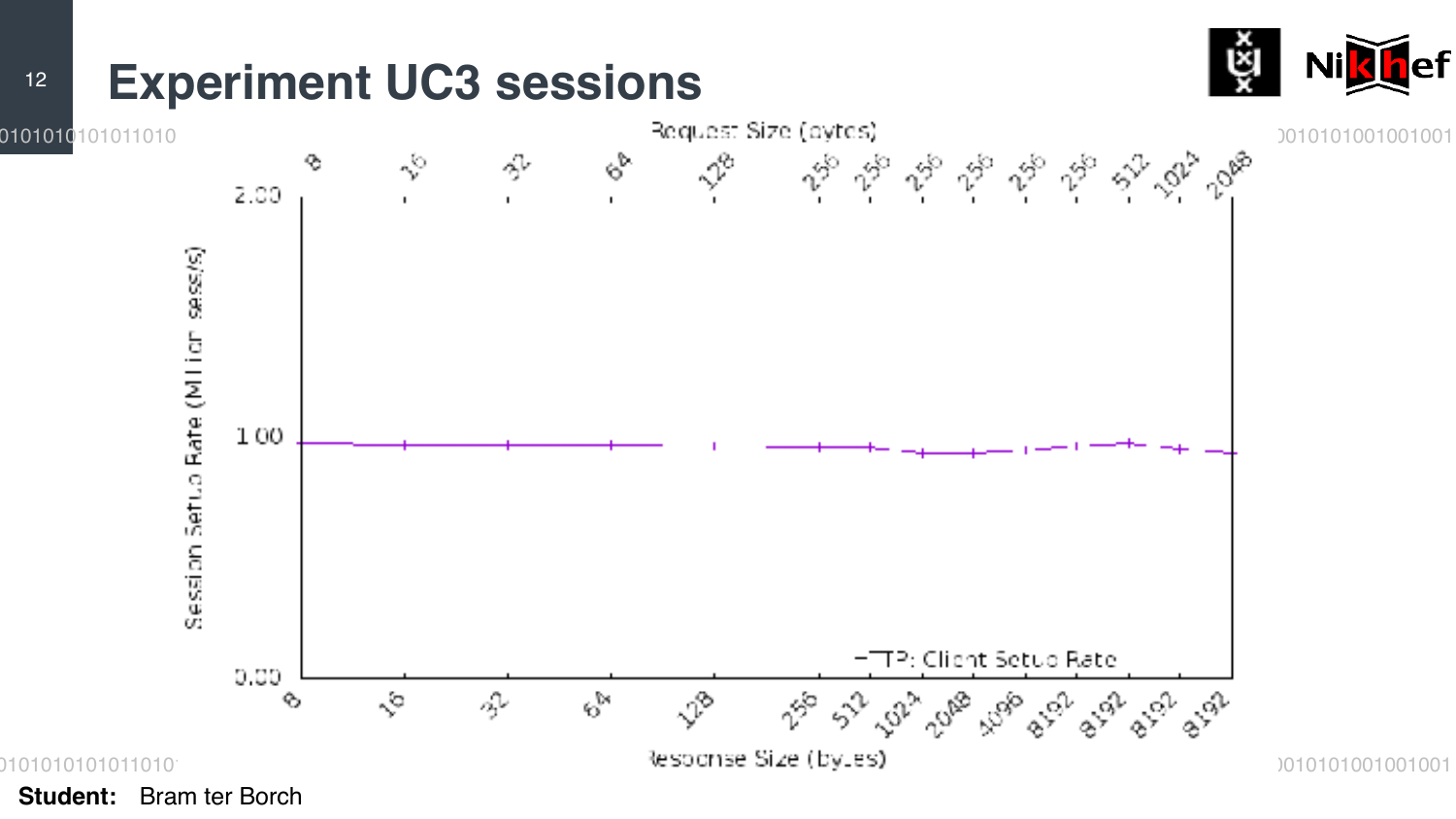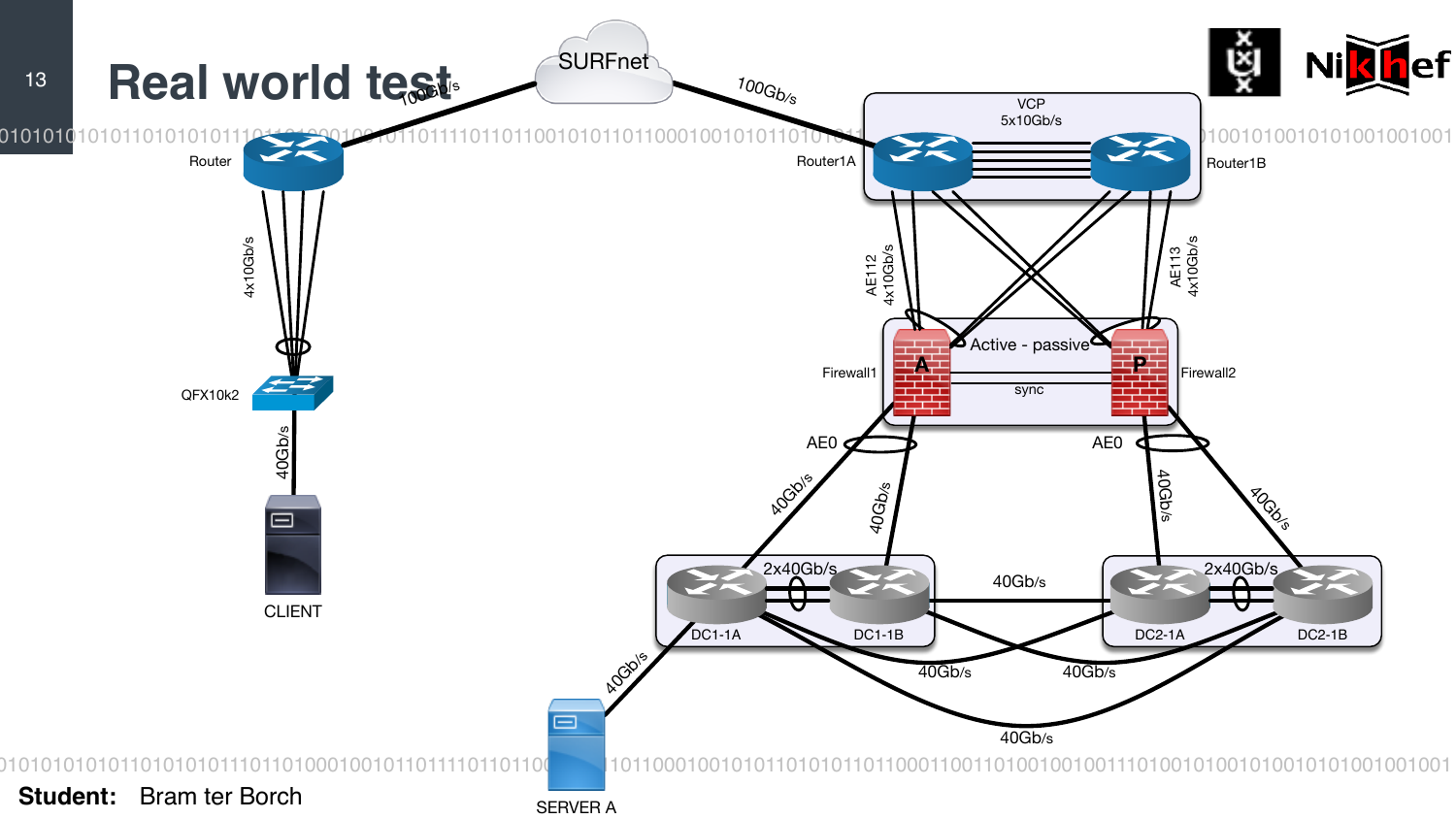### **Real world result - bandwidth**





**Student:** Bram ter Borch

 $14$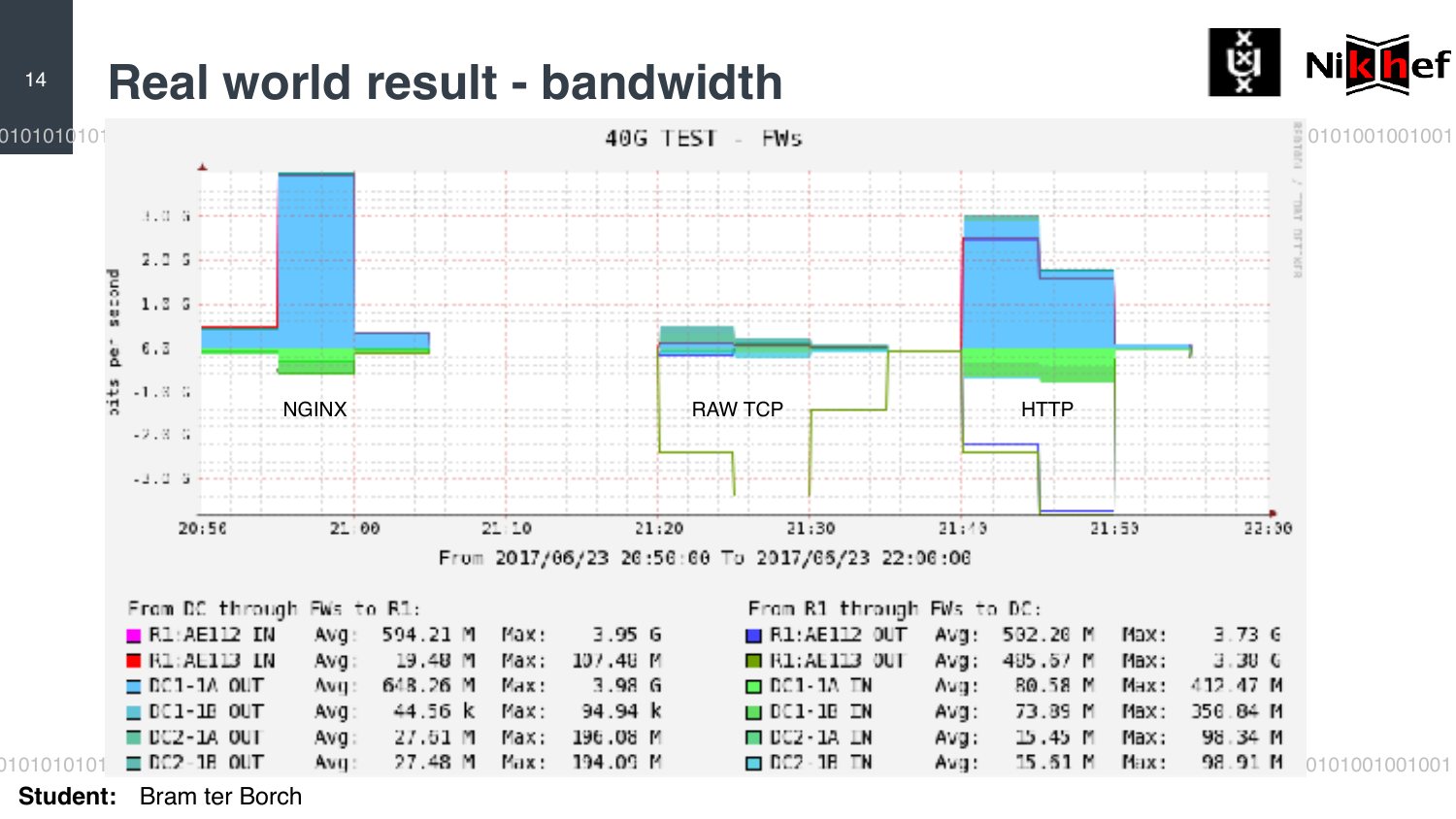



DPDK is the way to go for high bandwidth session based throughput testing

The use cases are valid

The weakest link in a path can be found

Monitoring is very important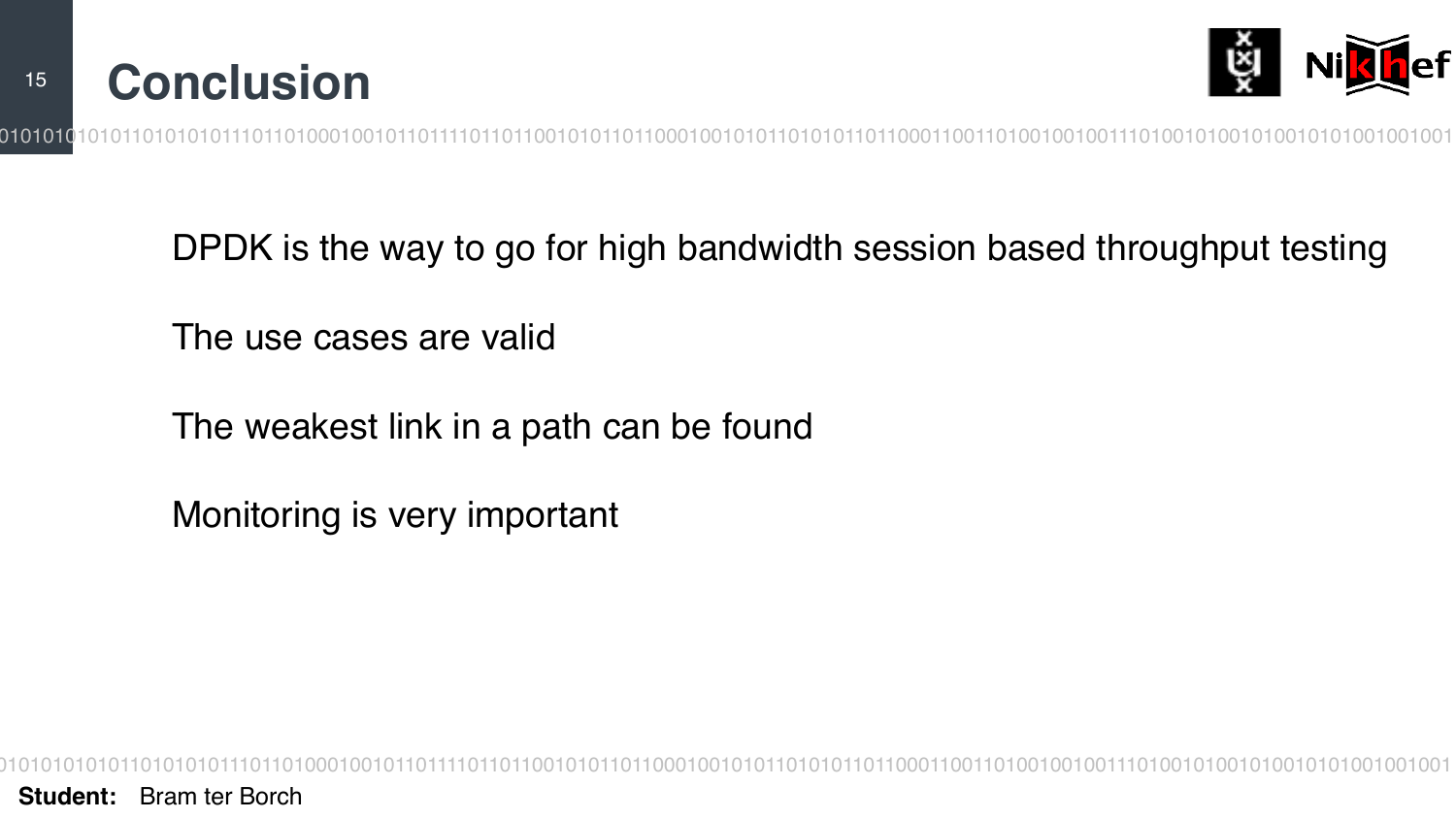



### DPDK tests have to be run using 100Gb/s interfaces

#### IPv6 support has to be added to WARP

### Other layer 7 protocols have to be added to WARP